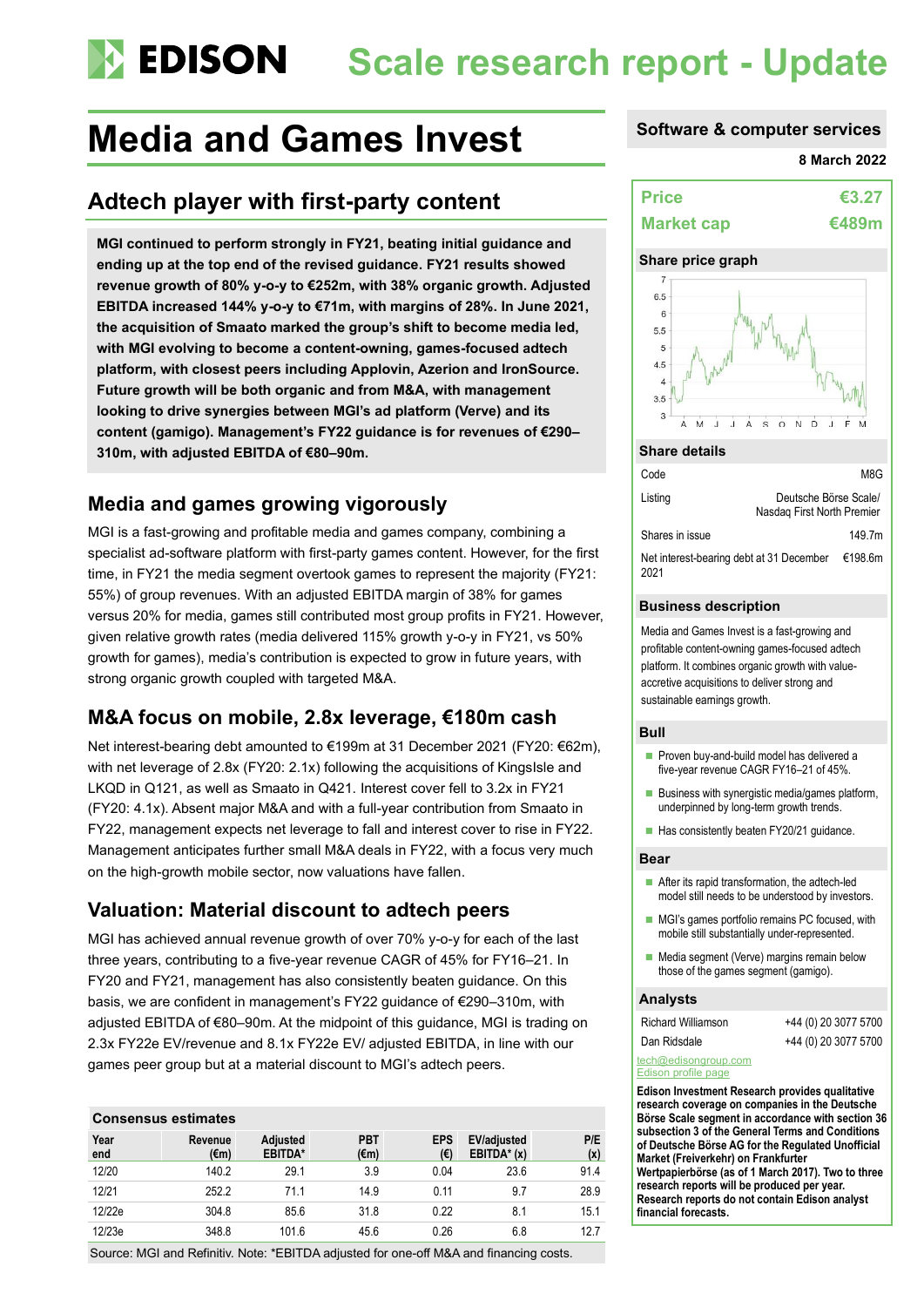

### **FY21 results: Delivery of both M&A and organic growth**

MGI is a fast-growing and profitable media and games company, combining a specialist adsoftware platform with first-party games content. In FY21, MGI delivered revenues of €252m, up 80% y-o-y (FY20: €140m) through strong organic growth (FY21: 38%), coupled with M&A, principally the acquisitions of KingsIsle and LKQD in Q121 and Smaato in Q421. Adjusted EBITDA increased 144% y-o-y to of €71m (FY20: €29m), with margins of 28% in FY21 up from 21% in FY20, as they strengthened in the games and (particularly) media divisions. This strong performance resulted in the group reporting a net profit of €16m, a five-fold rise year-on-year (FY20: €3m). The group had cash and cash equivalents at 31 December 2021 of €180m (FY20: €46m), with net interest-bearing debt of €199m (FY20: €62m).

|  |  |  | <b>Exhibit 1: FY21 financial results</b> |  |  |
|--|--|--|------------------------------------------|--|--|
|--|--|--|------------------------------------------|--|--|

| €000                             | <b>FY20</b> | H <sub>121</sub> | H <sub>221</sub> | <b>FY21</b> |
|----------------------------------|-------------|------------------|------------------|-------------|
| Revenue                          | 140.220     | 109.045          | 143.121          | 252,166     |
| Capitalised development          | 15.994      | 10.560           | 12.291           | 22,851      |
| <b>EBITDA</b>                    | 26.549      | 26,631           | 38.411           | 65,042      |
| <b>Adjusted EBITDA</b>           | 29,135      | 28,700           | 435              | 71,100      |
| Depreciation & Amortisation      | (15,508)    | (13, 446)        | (14, 792)        | (28, 238)   |
| <b>EBIT</b>                      | 11.041      | 13.185           | 23.619           | 36,804      |
| Net profit/(loss)                | 2,707       | 5,646            | 10.409           | 16,055      |
| Owners of the Company            | 3,059       | 5,643            | 10,419           | 16,062      |
| Non-controlling interests        | (352)       | (3)              | (4)              | (7)         |
| Number of shares outstanding (m) | 117.07      | 149.68           | 149.68           | 149.68      |
| Average shares in issue (m)      | 85.50       | 133.61           | 149.68           | 141.71      |
| EPS (adjusted) $(E)$             | 0.04        | 0.04             | 0.07             | 0.11        |
| Net cash/(debt)                  | (61,600)    | (44, 100)        | (198, 600)       | (198, 600)  |
| Source: MGI                      |             |                  |                  |             |

MGI has now delivered a five-year revenue CAGR of 45% to FY16–21 with its 'Buy, Integrate, Build and Improve' acquisition strategy supplementing healthy organic growth. In FY21, group operating cash flow was €65m (FY20: €25m), an increase of 157%, highlighting the strong cash generation of the business (Q421 cash conversion of 122%). Net leverage remains within management's target range of 2–3x adjusted EBITDA, rising to 2.8x at 31 December 2021 from 2.1x at 31 December 2020, with FY21 interest cover falling to 3.2x (FY20: 4.1x).

### **Divisional review**

In FY21, the media sector became the largest contributor to net revenue (Exhibit 2) as it outgrew games, and its relative contribution is only expected to increase with strong organic growth and targeted M&A. However, with an adjusted EBITDA margin of 38% vs 20%, games still contributes the majority of profits (Exhibit 3).

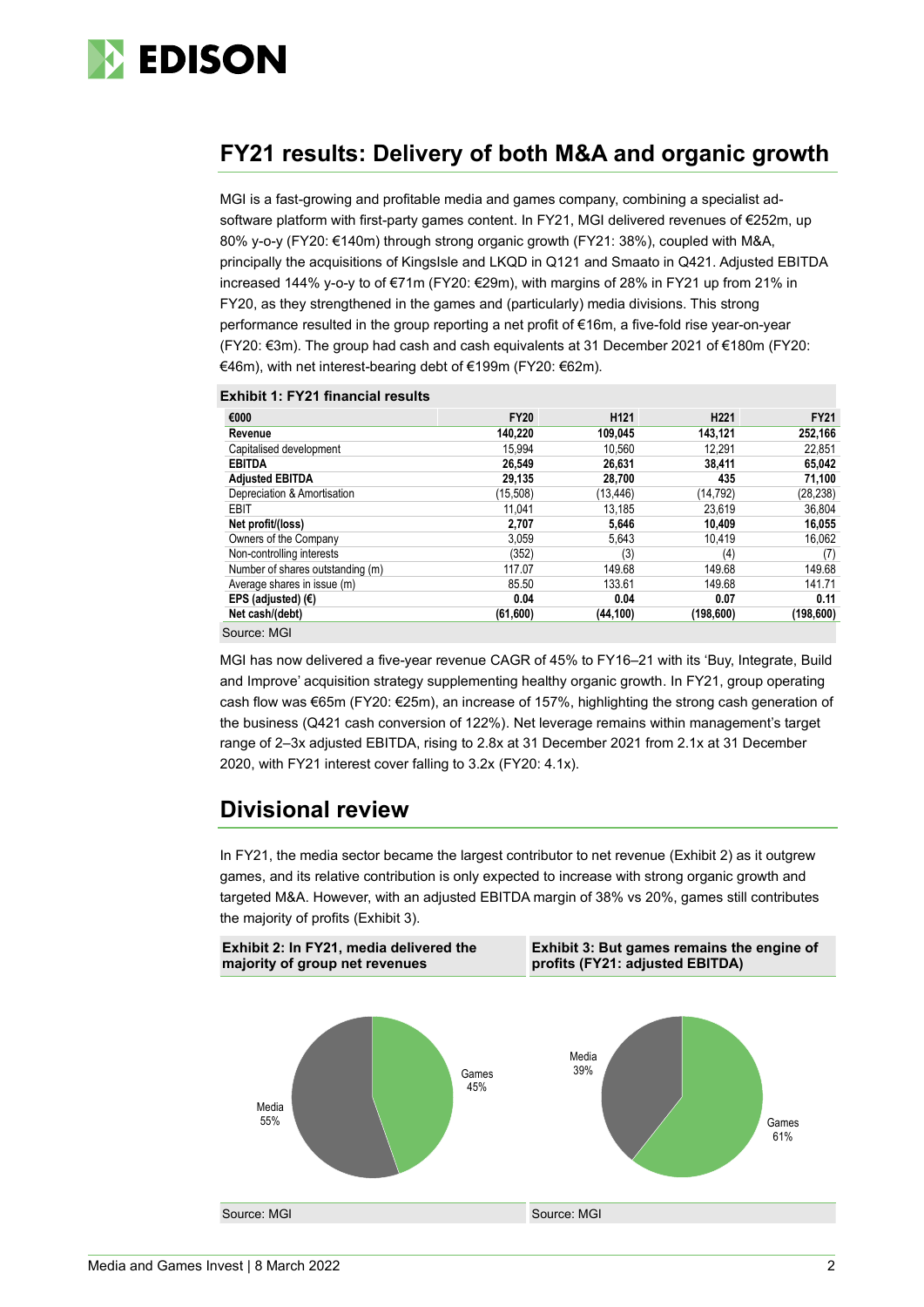

### **Media: Building out the Verve adtech platform**

Verve served more than 411bn ads in FY21, with 250m daily active users and 1.7bn connected devices. The division has more than 400 software clients with over US\$100,000 of revenues, with a 95% client retention rate.

Having brought all of its games properties to a common platform, gamigo, MGI has repeated this strategy in media, aggregating its adtech properties on a single platform, Verve, serving both advertisers and publishers. Verve is a transparent, vertical omnichannel ad-tech platform that specialises in games and consists of connected demand-side platforms [\(DSP\)](https://www.publift.com/blog/what-is-a-demand-side-platform-dsp#:~:text=What%20is%20a%20Demand%2DSide%20Platform%20(DSP)%3F,a%20wide%20range%20of%20publishers.), data management [platforms](https://en.wikipedia.org/wiki/Data_management_platform) and [supply-side platforms](https://en.wikipedia.org/wiki/Supply-side_platform) (SSPs) that enable and serve ads on mobile web, in-app, on web and via connected TV an[d digital-out-of](https://www.clearchannel.co.uk/latest/dooh-advertising-explained-what-are-the-benefits) home. Management thoughtfully set out its ambitions in adtech in a [media seminar](https://mgi-se.com/wp-content/uploads/2021/06/MGI-Media-Seminar-June-2021.pdf) ahead of its acquisition of Smaato in June 2021.

The vast majority of Verve revenues derive from its function as an SSP (FY21: 86%) (Exhibit 5), taking revenue from advertisers looking to identify ad-space, with 71% of revenues coming from mobile devices (Exhibit 4). Management has identified that in FY22 M&A is likely to be focused on building up MGI's DSP capabilities.



FY21 saw media revenue growth of 115% y-o-y, with the acquisition of **Smaato** (announced in July 2021) having a major impact on the growth of the segment in H221. As a result, media represented 55% of group revenues in FY21 and 39% of adjusted EBITDA. Adjusted EBITDA margins rose from 9% in FY20 to 20% in FY21.

Critical to MGI's strategy are the synergies between the group's games and media platforms. The essence of this is set out in Exhibit 6 below, where Verve is used to deliver cost-effective user acquisition for gamigo, delivering potential players at a lower price than gamigo could achieve through third-party ad partners and providing effective monetisation of its ad space. Additionally, by operating across the adtech value chain, Verve captures a greater proportion of advertising revenues for MGI. In particular, through accessing gamigo's first-party data and its unique advertising inventory, Verve is able to leverage its owned content to deliver materially higher margins for the group. By management's calculation, this allows Verve to double the cost per mille for MGI owned content over a third-party provider. When coupled with lower player acquisition costs for gamigo, this can lead to a tripling of the value retained within the group.

Verve's success at positioning itself as a specialist games adtech platform can be judged by the clients it is attracting and retaining, with the likes of Applovin and Ironsource now clients, together with games publishers such as Zynga (Take-Two), King.com (EA), Loop Games and ILoveLOL.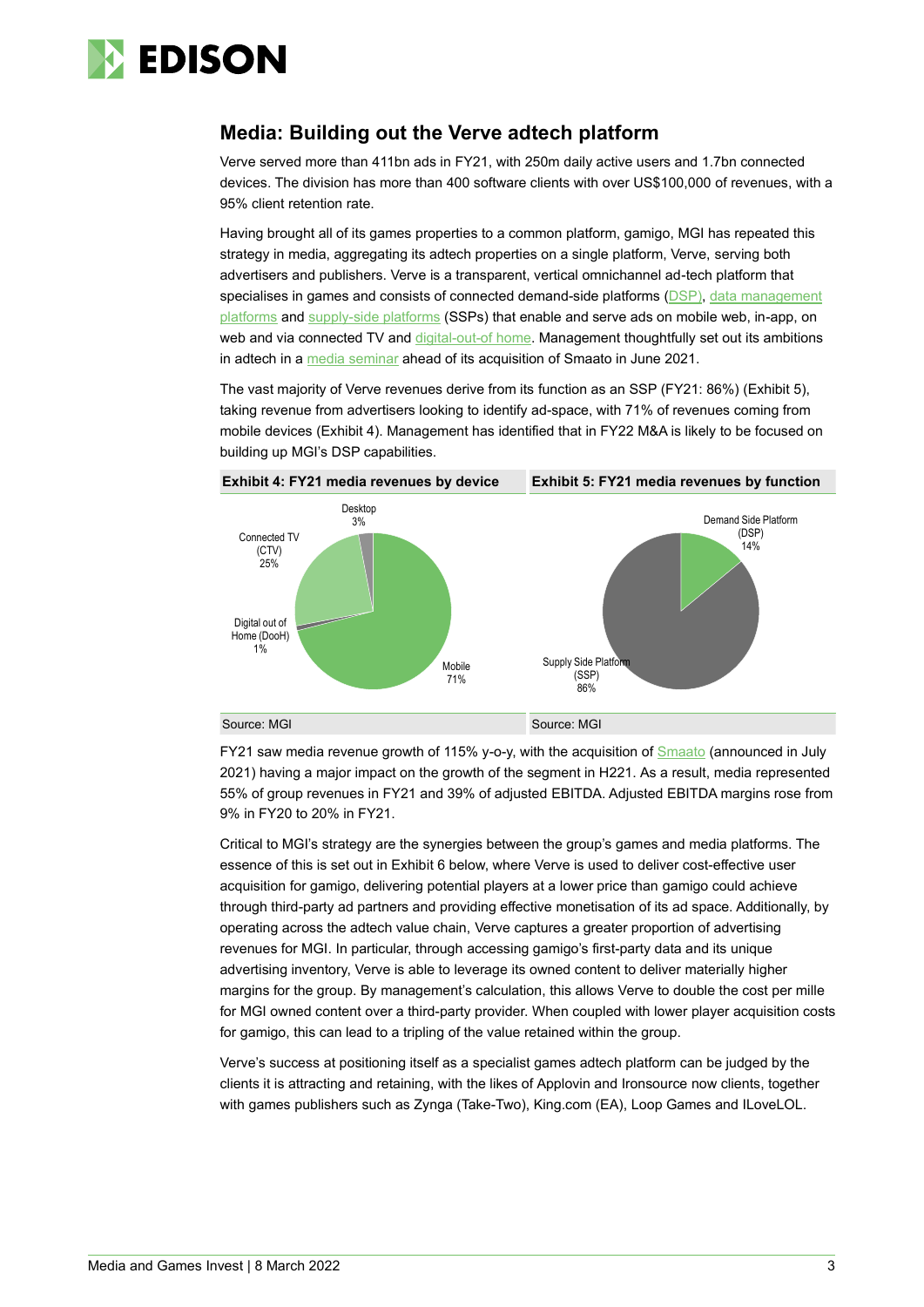



#### **Exhibit 6: MGI's integrated ad-tech platform leverages 1st party content to drive margins**

Source: MGI

### **Games: Ongoing investment in 'games as a service' model**

MGI's games business has been built around its games platform, gamigo, and includes c 10 massively multiplayer online games (MMOs) and over 5,000 casual [games,](https://en.wikipedia.org/wiki/Casual_game) across the role-playing game, fantasy and strategy genres with over 100 million registered players. Titles include Trove, Aura Kingdom, Desert Operations, Grand Fantasia, Fiesta Online and Pirate101 and Wizard101, acquired through the KingsIsle transaction in January 2021. Gamigo delivers average revenue per paying user of €61.

Games delivered 50% growth in FY21 y-o-y, representing 45% of MGI group revenues and 61% of adjusted EBITDA. MGI's games content remains the engine of group profitability.

MGI's cor[e MMOs](https://en.wikipedia.org/wiki/Massively_multiplayer_online_game) are all established games operating [a games as a service](https://en.wikipedia.org/wiki/Games_as_a_service) model, with games supported with regular content to maintain active communities, encourage user retention and add new players. This model extends the games' lifespan and keeps players engaged and entertained. Gamigo regularly launches new games. with 370 games launched in FY21. This means that, on average, MGI published 30+ casual games every month with major releases weighted towards Q4, to drive engagement and monetisation in the high advertising season.

### **Leverage: Within target range, falling in FY22**

At 31 December 2021, net interest-bearing debt increased to €199m (31 December 2020: €62m), leading to a rise in net leverage to 2.8x from 2.1x at 31 December 2020. This follows the acquisitions of KingsIsle and LKQD in Q121 and as well as Smaato in Q421 but remains within management's target range of 2–3x net leverage. FY21 interest cover fell to 3.2x (FY20: 4.1x). Absent major M&A, and given a full-year contribution from Smaato, management expects both net leverage to fall and interest cover to rise in FY22.

### **Outlook: Balancing organic growth with M&A**

MGI has achieved annual revenue growth of over 70% y-o-y for each of the last three years, contributing to a five-year revenue CAGR FY16–21 of 45%. In FY20 and FY21, management has developed an attractive habit of beating guidance:

■ FY20 guidance was for revenues of between €115-125m (FY20: €140m, top end beaten by 12%), with adjusted EBITDA of €20-23m (FY20: €29m, top end beaten by 27%).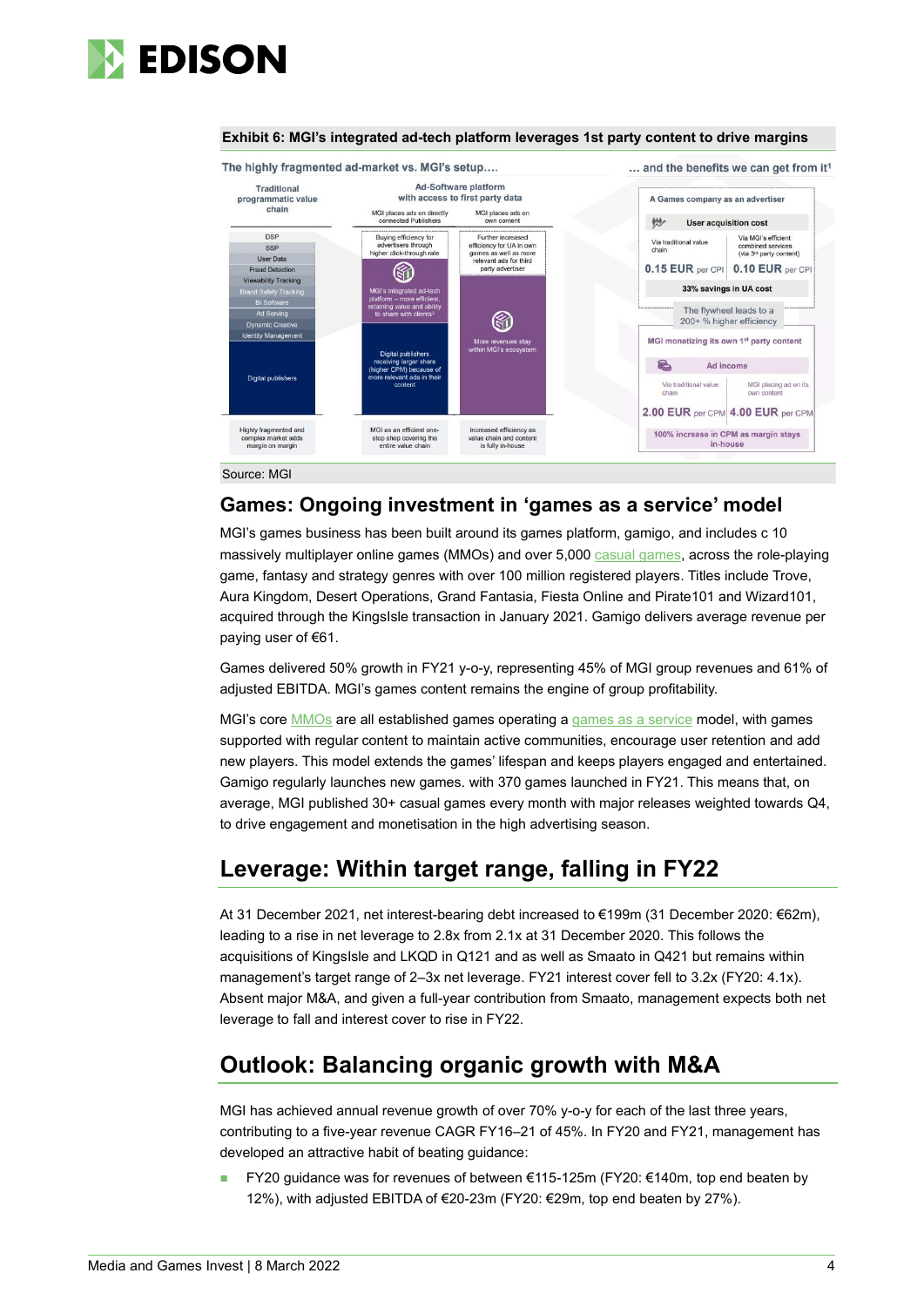

◼ FY21 initial guidance was for revenues of between €220-240m (FY21: €252m, top end beaten by 5%), with adjusted EBITDA of €60-65m (FY21: €71m, top end beaten by 9%).

Management guidance for FY22 is:

- ◼ FY22 revenue: €290–310m (15–23% growth y-o-y)
- FY22 adjusted EBITDA: €80–90m (13–27% growth y-o-y)

Management recognises this guidance is conservative, but also includes an allowance for  $c \in 20$ m of revenue from discontinued businesses (its media affiliate and influencer activities), which at the adjusted EBITDA level is broadly offset by the full-year inclusion of Smaato, so margins are sustained at 28–29%, a similar level to FY21.

| Exhibit 7: Management's medium-term targets |                                   |                                |                        |  |  |  |  |  |  |  |
|---------------------------------------------|-----------------------------------|--------------------------------|------------------------|--|--|--|--|--|--|--|
| <b>Revenue CAGR</b><br>$25 - 30\%$          | Adj. EBITDA margin<br>$25 - 30\%$ | Adj. EBIT margin<br>$15 - 20%$ | Net leverage<br>$2-3x$ |  |  |  |  |  |  |  |
|                                             |                                   |                                |                        |  |  |  |  |  |  |  |

Source: MGI

In FY22, management intends to focus on growth based on its 'integrated owned and operated adtech' strategy. Management will continue to focus on growing both the media and the games divisions organically, enhancing the synergies between the two platforms and by M&A. Management believes that the synergies between media and games will underpin growth for FY22 and beyond and has maintained its medium-term targets for the business.

As was identified in MGI's **FY21** results presentation, as a fast-growing market in which MGI is underweight, management has been clear to identify mobile ad-tech infrastructure and mobile games content as key areas for M&A in FY22. Deals are likely to include small specialist acquisitions to build out platform capabilities (eg DSP acquisitions) and larger acquisitions that deliver scale. Management's top five M&A targets are all in the mobile space, with three mobile adtech platforms (all DSPs) and two mobile games developers.

Management expects to complete further M&A deals in both the games and media sectors in FY22.

### **Vision 2025**

As well as the company's guidance for FY22 and its medium-term financial goals, for the first time management also set out four longer-term targets for the group:

- Build a 'white label' SaaS ad-software platform.
- Become a top five worldwide leading ad-software platform that is transparent, open source, innovative, multi-format, omniplatform and vertically integrated.
- Respect partners' values and deliver transparency to clients: consent-based data-sharing.
- Be one of the most desired global companies for which to work.

We intend to examine these ambitions further and monitor progress in future research notes.

### **Valuation: Justified premium to games peer group**

With media now the largest contributor to revenue, we have started to look at both games and adtech peer groups for MGI. Based on consensus, MGI is now trading broadly in line with its European games peer group but remains at a material discount (30%+) to its US adtech peers, such as Magnite, Applovin, Ironsource and Viant.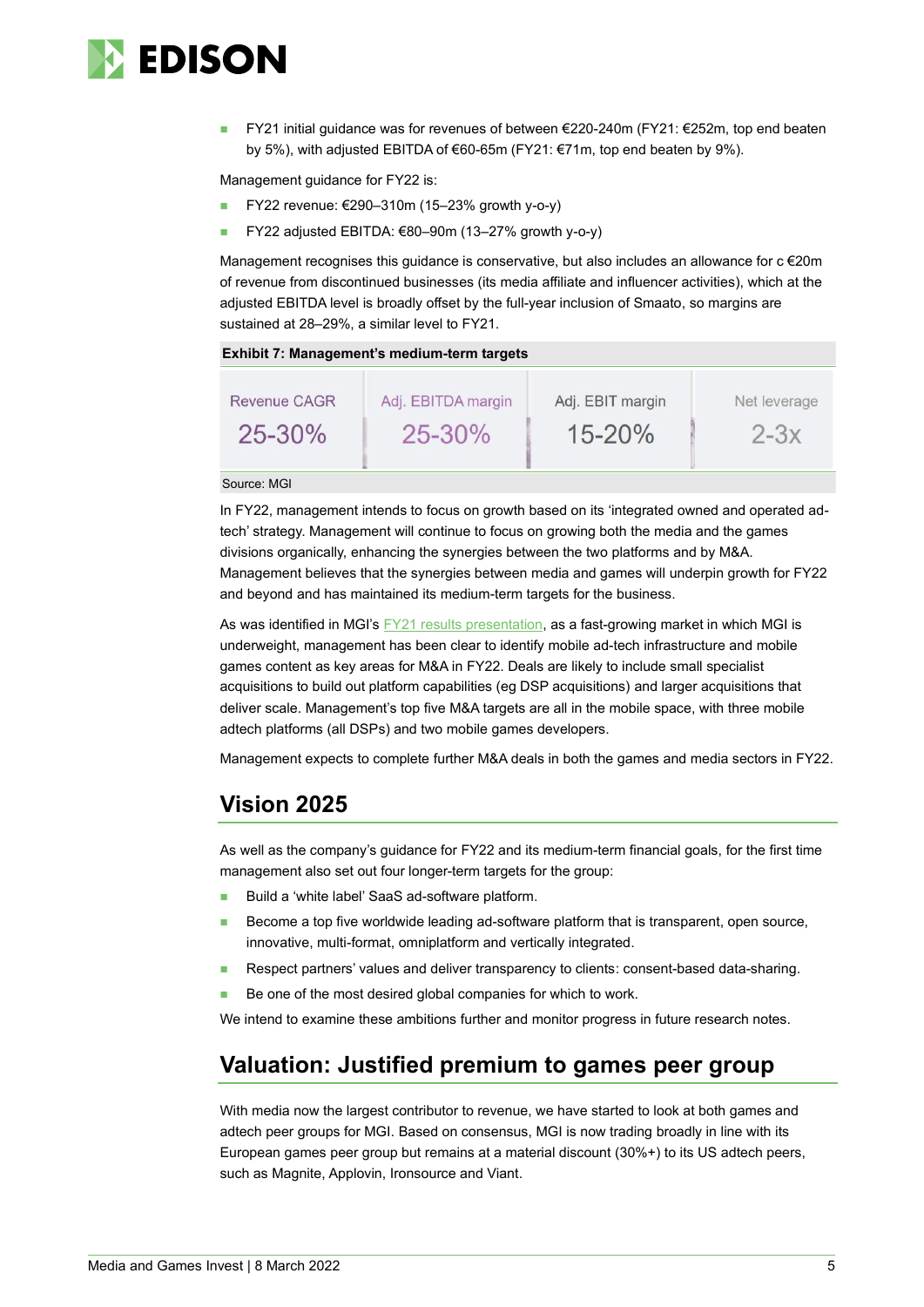

Management's FY22 revenue guidance is for €290–310m (a 15–23% increase y-o-y) with adjusted EBITDA guidance of €80–90m (a 13–27% rise y-o-y), margins of 28–29%. At the midpoint of this guidance (adjusted EBITDA of €85m), MGI is trading on 2.3x FY22e EV/revenue and 8.1x FY22e EV/ adjusted EBITDA.

| Exilibit 6. Feer group comparison (based on consensus estimates) |               |                                        |                    |                              |                      |                                    |                                    |                        |                        |                                |                                 |                   |                   |
|------------------------------------------------------------------|---------------|----------------------------------------|--------------------|------------------------------|----------------------|------------------------------------|------------------------------------|------------------------|------------------------|--------------------------------|---------------------------------|-------------------|-------------------|
|                                                                  | Year<br>end   | <b>Current</b><br>price (ccy<br>value) | Quoted<br>currency | <b>Market</b><br>cap<br>(€m) | EV<br>$(\epsilon m)$ | <b>EBITDA</b><br>margin<br>1FY (%) | <b>EBITDA</b><br>margin<br>2FY (%) | EV/<br>sales<br>1FY(x) | EV/<br>sales<br>2FY(x) | EV/<br><b>EBITDA</b><br>1FY(x) | EVI<br><b>EBITDA</b><br>2FY (x) | P/E<br>1FY<br>(x) | P/E<br>2FY<br>(x) |
| Media and Games Invest                                           | Dec-22        | 3.27                                   | <b>EUR</b>         | 490                          | 688                  | 28.1                               | 29.1                               | 2.3                    | 2.0                    | 8.1                            | 6.8                             | 15.1              | 12.7              |
| Adtech peers                                                     |               |                                        |                    |                              |                      |                                    |                                    |                        |                        |                                |                                 |                   |                   |
| Applovin                                                         | Dec-22        | 50                                     | <b>USD</b>         | 17,254                       | 18,840               | 28.1                               | 31.6                               | 5.5                    | 4.5                    | 19.7                           | 14.3                            | 112.8             | 39.4              |
| <b>Ironsource</b>                                                | Dec-22        | 5.0                                    | <b>USD</b>         | 4,453                        | 3,732                | 31.9                               | 33.1                               | 5.0                    | 4.0                    | 15.7                           | 12.0                            | 47.3              | 30.8              |
| Magnite                                                          | Dec-22        | 13                                     | <b>USD</b>         | 1,531                        | 1,983                | 32.3                               | 33.9                               | 4.0                    | 3.3                    | 12.5                           | 9.8                             | 16.9              | 12.4              |
| Azerion Group                                                    | Jan-22        | 9.0                                    | <b>EUR</b>         | 1,646                        | 1,625                | 16.2                               | 17.4                               | 3.6                    | 3.0                    | 34.7                           | 24.3                            | 81.4              | 34.4              |
| PubMatic                                                         | Dec-22        | 22                                     | USD                | 1,031                        | 906                  | 36.3                               | 37.9                               | 3.5                    | 2.8                    | 9.6                            | 7.5                             | 32.5              | 24.4              |
| dotDigital Group                                                 | <b>Jun-22</b> | 58                                     | GBp                | 209                          | 165                  | 32.5                               | 32.0                               | 2.1                    | 1.9                    | 6.6                            | 6.1                             | 14.7              | 14.1              |
| Viant Technology                                                 | Dec-21        | 7.4                                    | <b>USD</b>         | 410                          | 398                  | 15.8                               | 14.8                               | 2.0                    | 1.7                    | 12.9                           | 11.3                            | <b>NM</b>         | <b>NM</b>         |
| CentralNic Group                                                 | Dec-22        | 123                                    | GBp                | 426                          | 501                  | 11.6                               | 11.8                               | 1.1                    | 1.0                    | 9.5                            | 8.3                             | 12.4              | 11.0              |
| Mean                                                             |               |                                        |                    |                              |                      | 26                                 | 27                                 | 3                      | 3                      | 15                             | 12                              | 34                | 24                |
| Median                                                           |               |                                        |                    |                              |                      | 30                                 | 32                                 | 4                      | 3                      | 13                             | 11                              | 25                | 24                |
| <b>Games peers</b>                                               |               |                                        |                    |                              |                      |                                    |                                    |                        |                        |                                |                                 |                   |                   |
| Embracer Group                                                   | Mar-22        | 69.2                                   | <b>SEK</b>         | 6,660                        | 5,162                | 38.9                               | 35.3                               | 3.4                    | 1.6                    | 8.9                            | 4.6                             | <b>NM</b>         | <b>NM</b>         |
| Zynga                                                            | Dec-22        | 9.1                                    | <b>USD</b>         | 9,473                        | 9,648                | 23.6                               | 24.6                               | 3.4                    | 3.1                    | 14.3                           | 12.5                            | 23.4              | 19.6              |
| <b>Stillfront Group</b>                                          | Dec-22        | 27.7                                   | <b>SEK</b>         | 1,321                        | 1,622                | 37.8                               | 39.0                               | 2.6                    | 2.4                    | 7.0                            | 6.3                             | 10.1              | 8.5               |
| Modern Times Group (MTG)                                         | Dec-22        | 114.4                                  | <b>SEK</b>         | 1,191                        | 1,522                | 26.1                               | 26.9                               | 3.1                    | 2.8                    | 11.8                           | 10.6                            | 25.9              | 23.6              |
| Ten Square Games                                                 | Dec-21        | 203.0                                  | PLN                | 312                          | 293                  | 27.2                               | 26.6                               | 2.1                    | 1.9                    | 7.7                            | 7.0                             | 8.6               | 7.9               |
| G5 Entertainment                                                 | Dec-22        | 188.5                                  | <b>SEK</b>         | 158                          | 142                  | 29.1                               | 30.1                               | 1.1                    | 1.0                    | 3.8                            | 3.5                             | 6.8               | 6.2               |
| Mean                                                             |               |                                        |                    |                              |                      | 30                                 | 30                                 | 3                      | $\overline{2}$         | 9                              | $\overline{7}$                  | 15                | 13                |
| Median                                                           |               |                                        |                    |                              |                      | 28                                 | 28                                 | 3                      | $\overline{2}$         | 8                              | $\overline{7}$                  | 10                | 9                 |

### **Exhibit 8: Peer group comparison (based on consensus estimates)**

Source: Refinitiv data. Note: Priced at 7 March 2022.